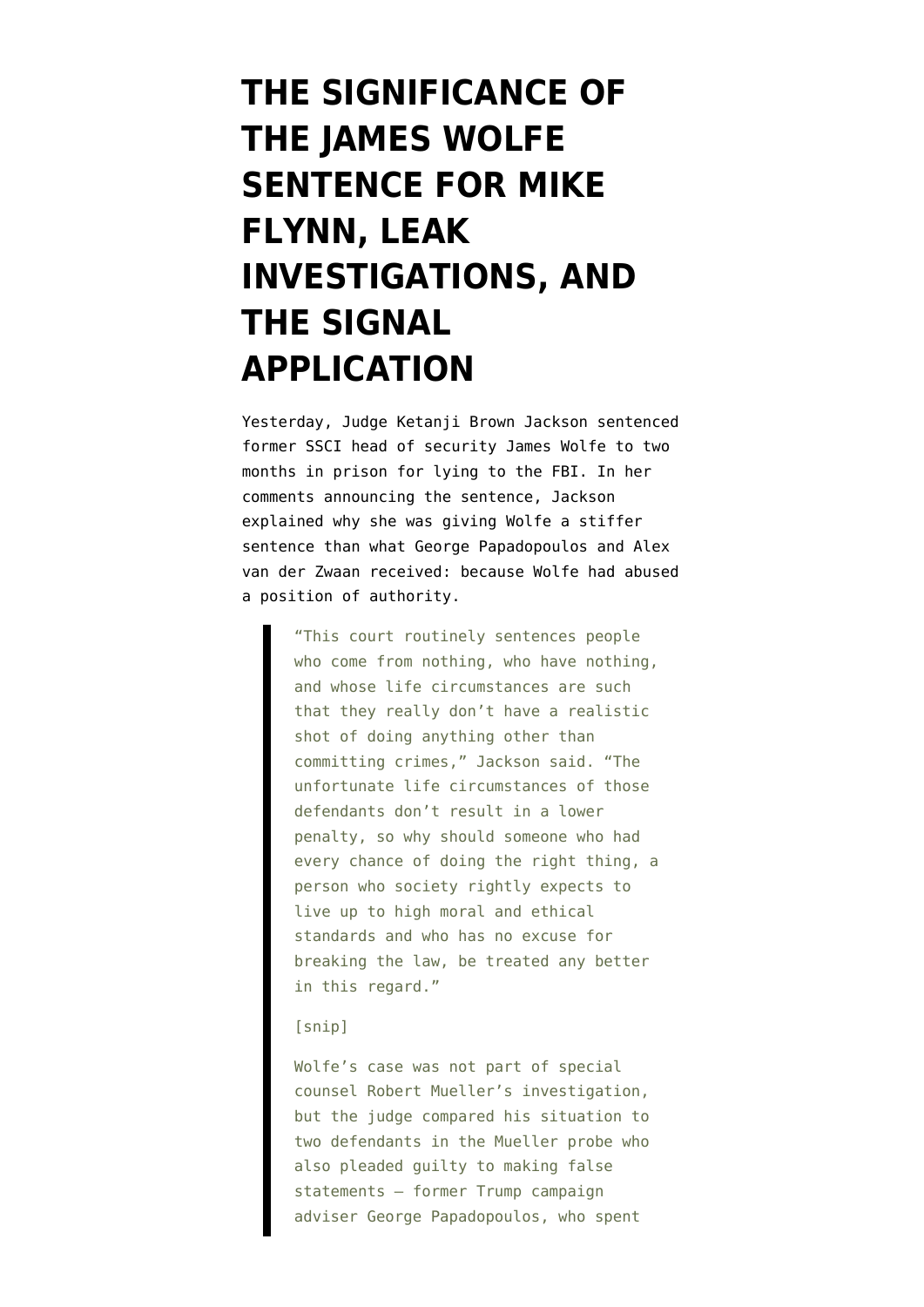12 days in prison, and Dutch lawyer Alex van der Zwaan, who was sentenced to 30 days. Jackson concluded that Wolfe's position as head of security for the Intelligence Committee was an "aggravating" factor.

The public shame he had endured, and the loss of his job and reputation, were not punishment enough, the judge said, but were rather the "natural consequence of having chosen to break the law."

"You made blatant false statements directly to FBI agents who questioned you about matters of significance in the context of an ongoing investigation. And if anything, the fact that you were a government official tasked with responsibility for protecting government secrets yourself seems to make you more culpable than van der Zwaan and Papadopoulos, who held no such positions," Jackson said.

While the resolution of this case is itself notable, it has likely significance in three other areas: for Mike Flynn, for DOJ's leak investigations, and for encrypted messaging apps.

#### **Emmet Sullivan will cite this sentence as precedent**

It's still far from clear that Emmet Sullivan will be sentencing Mike Flynn three months from now. Given Trump's increasingly unstable mood, Flynn might get pardoned. Or, Flynn might try to judge shop, citing Sullivan's invocation of treason Tuesday.

But if Sullivan does eventually sentence Flynn and if he still feels inclined to impose some prison time to punish Flynn for selling out his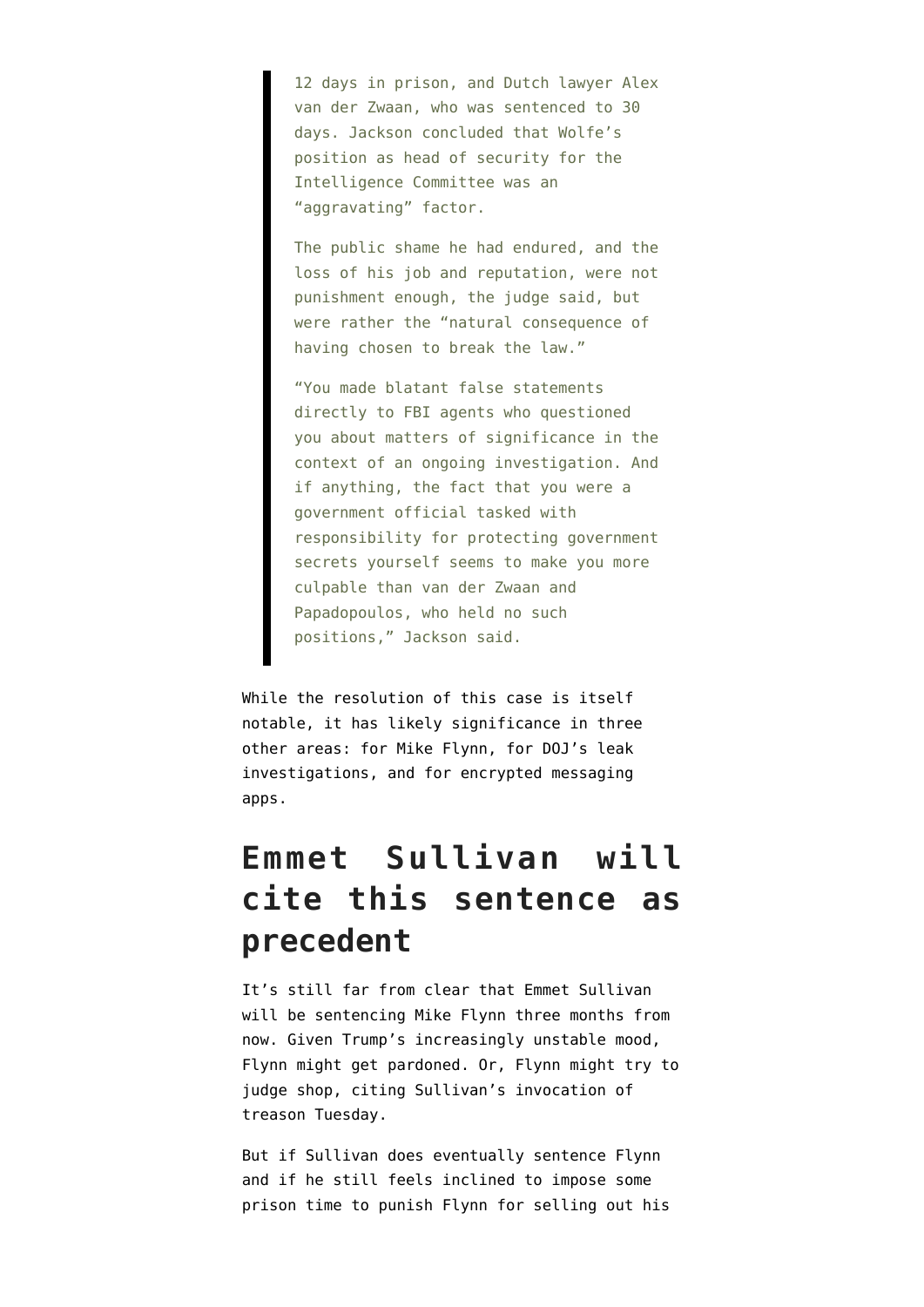country, he can cite both this sentence and the language Jackson used in imposing it. Like Wolfe, Flynn occupied a (arguably, the) position of great responsibility for protecting our national security. Sullivan seems to agree with Jackson that, like Wolfe, Flynn should face more consequences for abusing the public trust. So Wolfe's sentence might start a countertrend to the David Petraeus treatment, whereby the powerful dodge all responsibility.

(Note, this is a view that Zoe Tillman also expressed yesterday.)

### **DOJ may rethink its approach to using false statements to avoid the difficulties of leak cases**

I have zero doubt that DOJ prosecuted Wolfe because they believe he is Ellen Nakashima's source for the [story](https://www.washingtonpost.com/world/national-security/fbi-obtained-fisa-warrant-to-monitor-former-trump-adviser-carter-page/2017/04/11/620192ea-1e0e-11e7-ad74-3a742a6e93a7_story.html) revealing that Carter Page had been targeted with a FISA order, which is how they came to focus on him in the first place. But instead of charging him with that, they charged him for lying about his contacts with Nakashima, Ali Watkins, and two other journalists (and, in their [reply](https://www.courtlistener.com/recap/gov.uscourts.dcd.197472/gov.uscourts.dcd.197472.49.0.pdf) to his sentencing memo, made it clear he had leaked information to two other young female national security reporters). In the sentencing phase, however, the government asked for a significant upward departure, a two year sentence that would be equivalent to what he'd face if they actually had proven him to be Nakashima's source.

While the government provided circumstantial evidence he was Nakashima's source — in part, her communications to him in the aftermath of the story — he convincingly rebutted one aspect of that claim (a suggestion that she changed her email footer to make her PGP key available to him). More importantly, he rightly [called out](https://www.courtlistener.com/recap/gov.uscourts.dcd.197472/gov.uscourts.dcd.197472.51.0_2.pdf)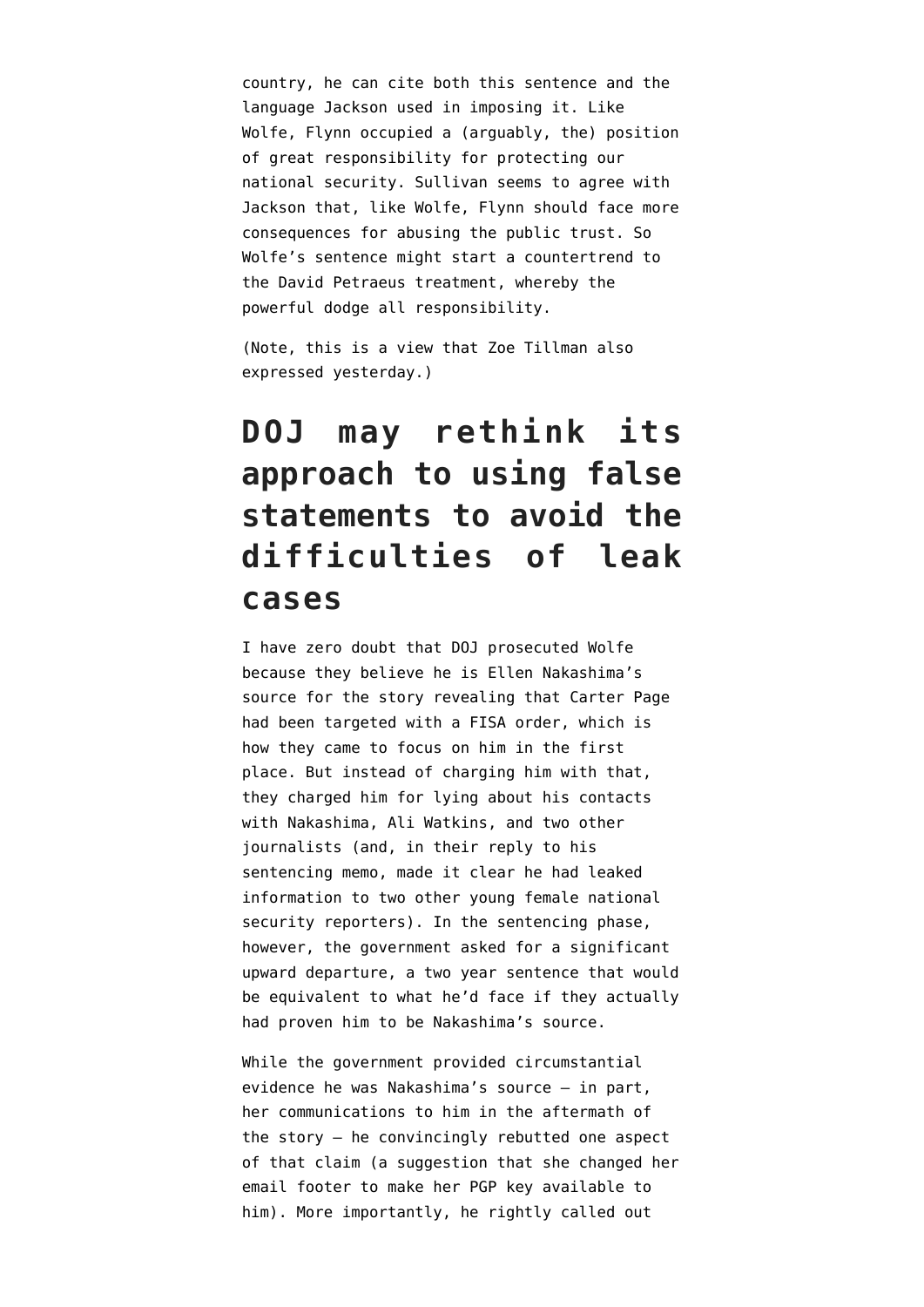what they were doing, trying to insinuate he had leaked the FISA information without presenting evidence.

> The government itself admitted no fewer than four times in its opening submission that it found no evidence that Mr. Wolfe disclosed Classified Information to anyone. See infra Part I.A. Nonetheless, the government deploys the word "Classified" 58 times in a sentencing memorandum about a case in which there is no evidence of disclosure of Classified Information—let alone a charge.

[snip]

The government grudgingly admits that it lacks evidence that Mr. Wolfe disclosed Classified Information to anyone. See, e.g., Gov. Mem. at 1 ("although the defendant is not alleged to have disclosed classified information"); id. at 6 ("notwithstanding the fact that the FBI did not uncover evidence that the defendant himself disclosed classified national security information"); id. at 22 ("[w]hile the investigation has not uncovered evidence that Wolfe disclosed classified information"); id. at 25 n.14 ("while Wolfe denied that he ever disclosed classified information to REPORTER #2, and the government has no evidence that he did").

The Court should see through the government's repetition of the word "Classified" in the hope that the Court will be confused about the nature of the actual evidence and charges in this case and sentence Mr. Wolfe as if he had compromised such information.1

1 Similarly, the government devotes multiple pages of its memorandum describing the classified document that Mr. Wolfe is not accused of having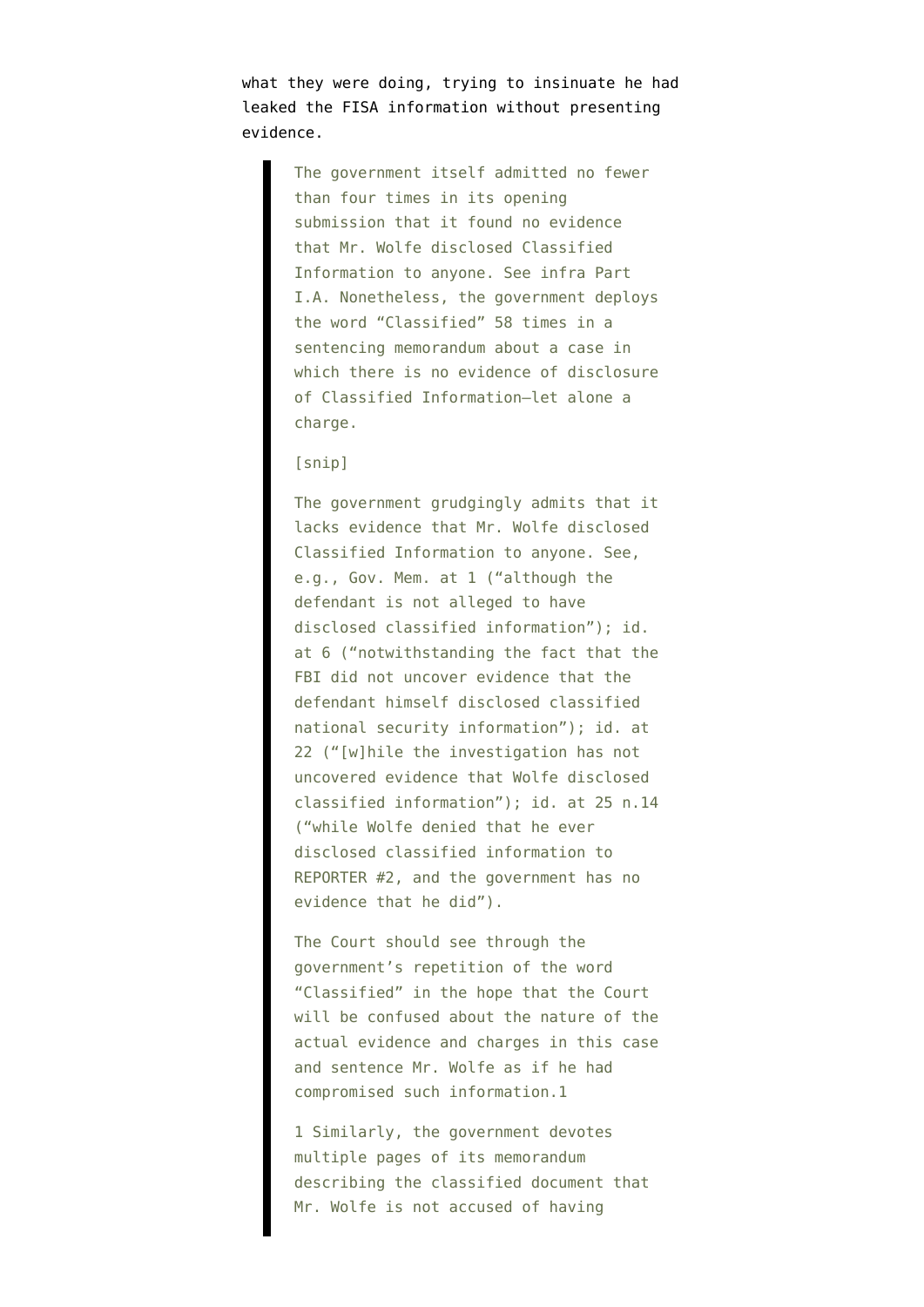disclosed. And although the government has walked back its initial assertion that Mr. Wolfe "received, maintained, and managed the Classified Document" (Indictment ¶ 18) to acknowledge that he was merely "involved in coordinating logistics for the FISA materials to be transported to the SSCI" (Gov. Mem. at 10), what the government still resists conceding is the fact that Mr. Wolfe had no access to read that document, let alone disclose any part of it. Beyond providing an explanation of how the FBI's investigation arose, that document has absolutely no relevance to Mr. Wolfe's sentencing, but it and its subject, an individual under investigation for dealings with Russia potentially related to the Trump campaign, likely have everything to do with the vigor of the government's position.

It's unclear, at this point, whether the government had evidence against Wolfe but chose not to use it because it would have required imposing on Nakashima's equities (notably, they appear to be treating Nakashima with more respect than Ali Watkins, though it may be that they only chose to parallel construct Ali Watkins' comms) and introduce classified evidence at trial. It may be that Wolfe genuinely isn't the culprit.

Or it may be that Wolfe's operational security was just good enough to avoid leaving evidence.

Whatever it is, particularly in a culture of increasing aggressiveness on leaks, the failure to get Wolfe here may lead DOJ to intensify its other efforts to pursue leakers using the Espionage Act.

#### **DOJ might blame Signal**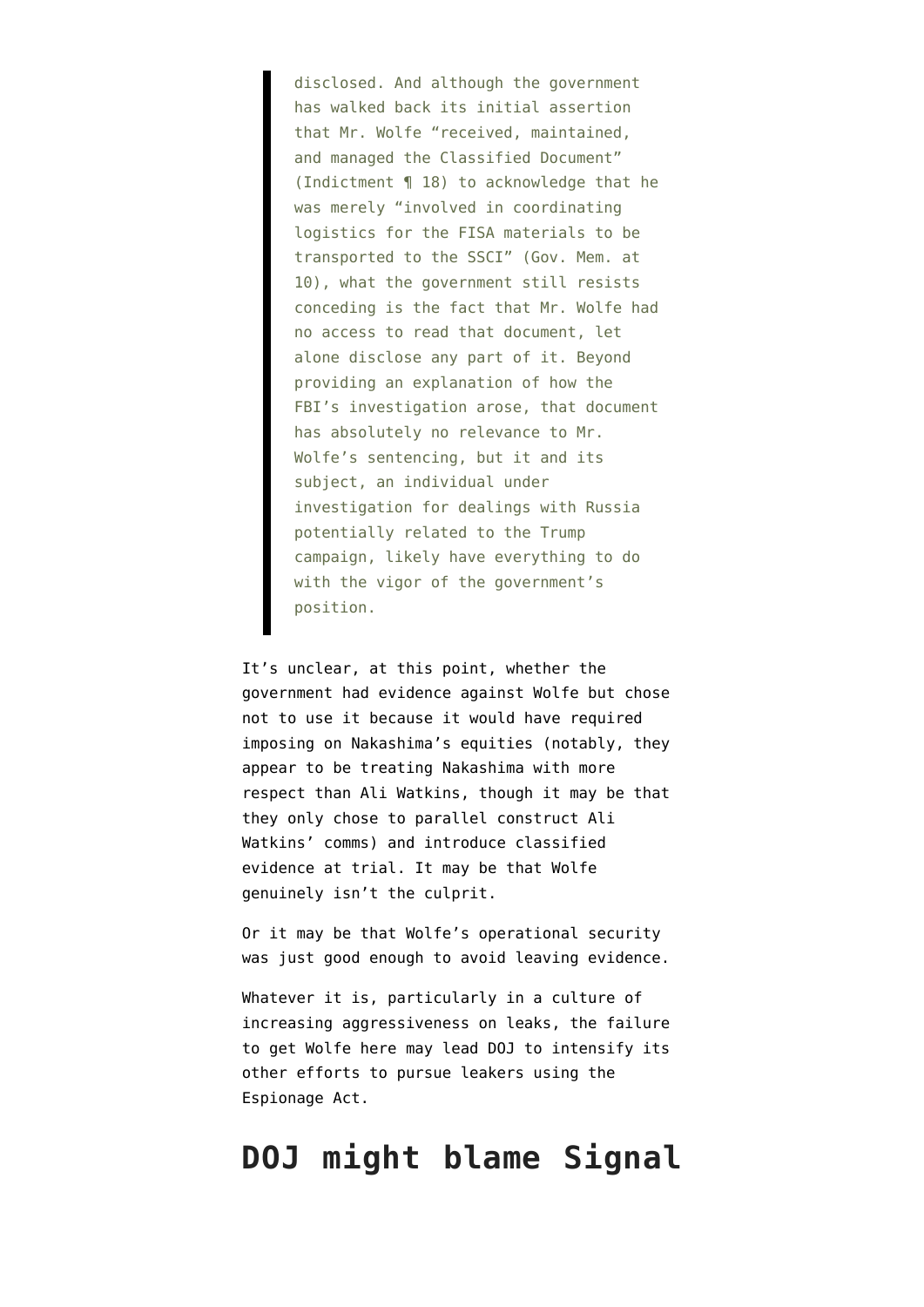## **and other encrypted messaging apps for their failure to find the Carter Page FISA culprit**

And if DOJ believes they couldn't prove a real case against Wolfe because of his operational security, they may use it to go after Signal and other encrypted messaging apps.

That's because Wolfe managed to hide a great deal of his communications with journalists until they had sufficient evidence for a Rule 41 warrant to search his phone (which may well mean they hacked his phone). Here's what it took to get Wolfe's Signal texts.

Once the government discovered that Wolfe was dating Watkins, they needed to find a way to investigate him without letting him know he was a target, which made keeping classified information particularly difficult. An initial step [involved](https://assets.documentcloud.org/documents/5522177/Sentencing-Memorandum.pdf) meeting with him to talk about the leak investigation — purportedly of others which they used as an opportunity to image his phone.

> The FBI obtained court authority to conduct a delayed-notice search warrant pursuant to 18 U.S.C. § 3103a(b), which allowed the FBI to image Wolfe's smartphone in October 2017. This was conducted while Wolfe was in a meeting with the FBI in his role as SSCI Director of Security, ostensibly to discuss the FBI's leak investigation of the classified FISA material that had been shared with the SSCI. That search uncovered additional evidence of Wolfe's communications with REPORTER #2, but it did not yet reveal his encrypted communications with other reporters.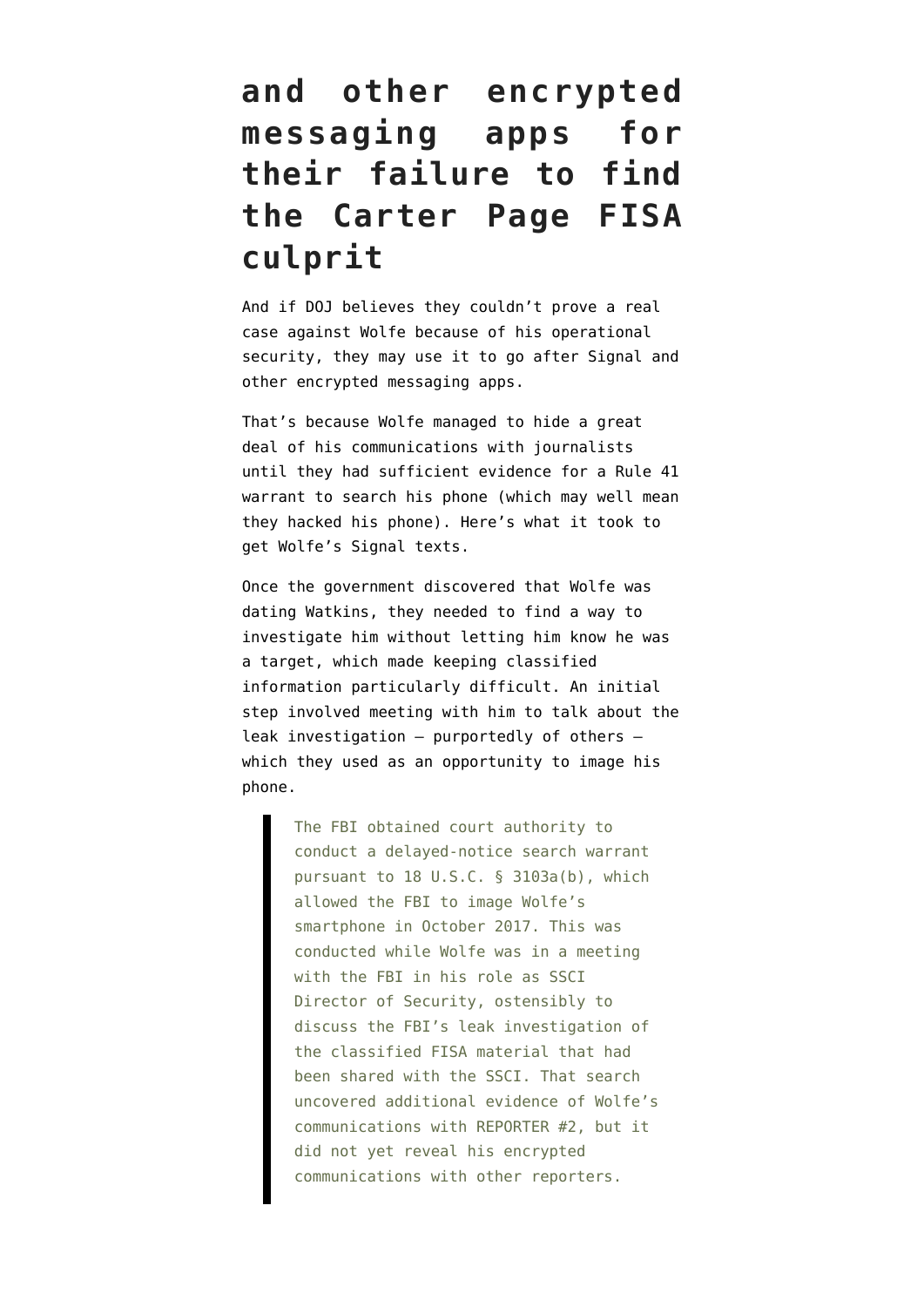Imaging the phone was not sufficient to discover his Signal texts.

Last December and this January, the FBI had two more interviews with Wolfe where they explicitly asked him questions about the investigation. At the first one, even after he admitted his relationship with Watkins, Wolfe lied about the conversations he continued to have on Signal.

> The government was able to recover and view a limited number of these encrypted conversations only by executing a Rule 41 search warrant on the defendant's personal smartphone after his January 11, 2018 interview with the FBI. It is noteworthy that Signal advertises on its website that its private messaging application allows users to send messages that "are always end-to-end encrypted and painstakingly engineered to keep your communication safe. We [Signal] can't read your messages or see your calls, and no one else can either." See Signal Website, located at https://signal.org. The government did not recover or otherwise obtain from any reporters' communications devices or related records the content of any of these communications.

Then, in a follow-up meeting, he continued to lie, after which they seized his phone and found "fragments" of his Signal conversations.

> It is noteworthy that Wolfe continued to lie to the FBI about his contacts with reporters, even after he was stripped of his security clearances and removed from his SSCI job – when he no longer had the motive he claimed for having lied about those contacts on December 15. During a follow-up voluntary interview at his home on January 11, 2018, Wolfe signed a written statement falsely answering "no" to the question whether he provided REPORTER #2 "or any unauthorized person,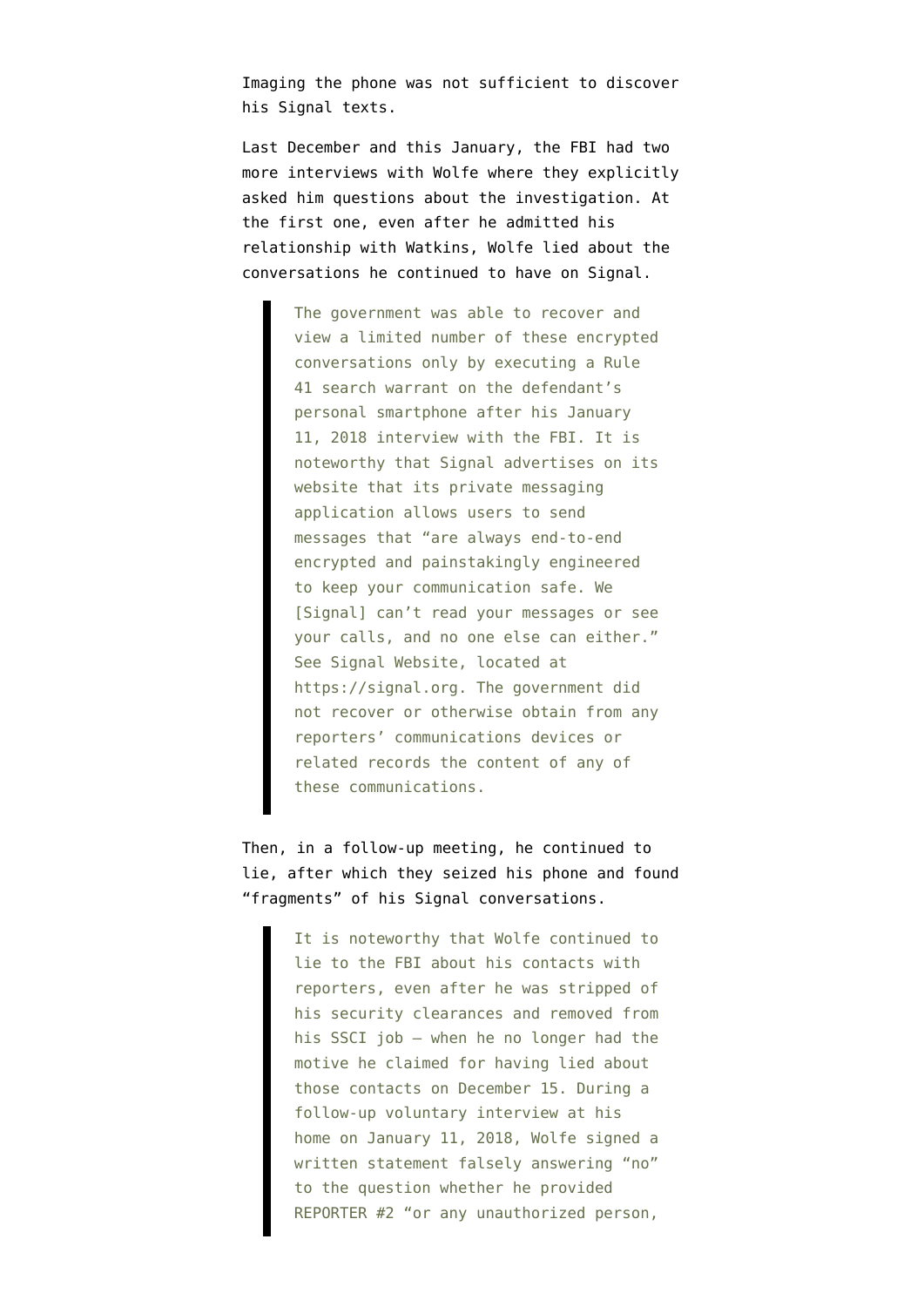in whole or in part, by way of summary, or verbal [or] non-verbal confirmation, the contents of any information controlled or possessed by SSCI." On that same day, the FBI executed a second search warrant pursuant to which it physically seized Wolfe's personal telephone. It was during this search, and after Wolfe had spoken with the FBI on three separate occasions about the investigation into the leak of classified information concerning the FISA application, that the FBI recovered fragments of his encrypted Signal communications with REPORTERS #3 and #4.

They specify that this second warrant was a Rule 41 warrant, which would mean it's possible though by no means definite — that they hacked the phone.

> The government was able to recover and view a limited number of these encrypted conversations only by executing a Rule 41 search warrant on the defendant's personal smartphone after his January 11, 2018 interview with the FBI. It is noteworthy that Signal advertises on its website that its private messaging application allows users to send messages that "are always end-to-end encrypted and painstakingly engineered to keep your communication safe. We [Signal] can't read your messages or see your calls, and no one else can either." See Signal Website, located at https://signal.org.

Mind you, this still doesn't tell us much (surely by design). In another mention, they note Signal's auto-delete functionality.

> Given the nature of Signal communications, which can be set to delete automatically, and which are difficult to recover once deleted, it is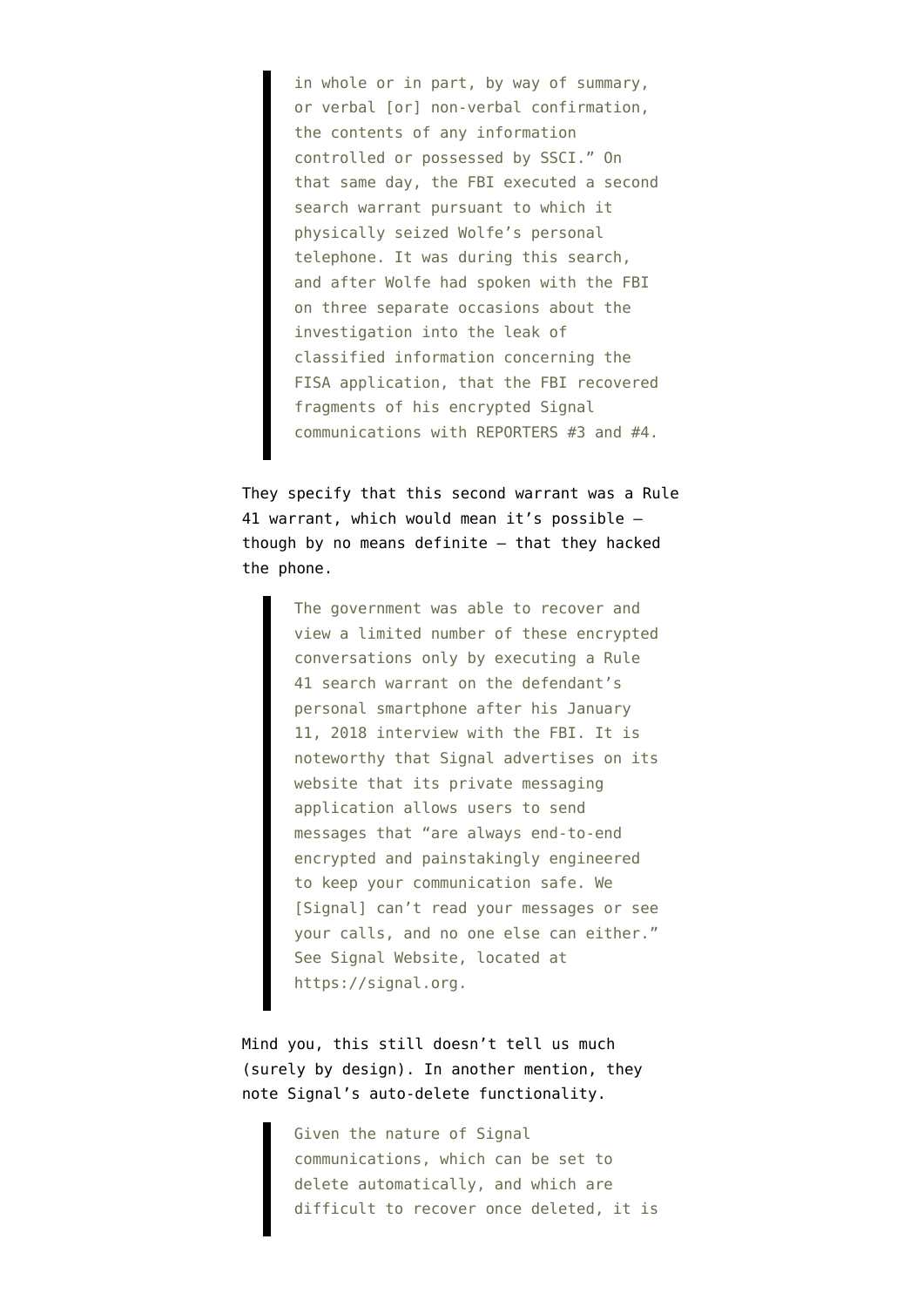impossible to tell the extent of Wolfe's communications with these two reporters. The FBI recovered 626 Signal communications between Wolfe and REPORTER #3, and 106 Signal communications between Wolfe and REPORTER #4.

Yet it remains unclear (though probably likely) that the "recovered" texts were Signal (indeed, given that he was lying and the only executed the Rule 41 warrant after he had been interviewed a second time, he presumably would have deleted them then if not before). DOJ's reply memo also [reveals](https://www.courtlistener.com/recap/gov.uscourts.dcd.197472/gov.uscourts.dcd.197472.49.0.pdf) that Wolfe deleted a ton of his texts to Watkins, as well.

> The defendant and REPORTER #2 had an extraordinary volume of contacts: in the ten months between December 1, 2016, and October 10, 2017, alone, they exchanged more than 25,750 text messages and had 556 phone calls, an average of more than 83 contacts per day. The FBI was unable to recover a significant portion of these text messages because they had been deleted by the defendant.

All of this is to say two things: first, the government would not pick up Signal texts — at least not deleted ones — from simply imaging a phone. Then, using what they specify was a Rule 41 warrant that could indicate hacking, they were able to obtain Signal. At least some of the Signal texts the government has revealed predate when his phone was imaged.